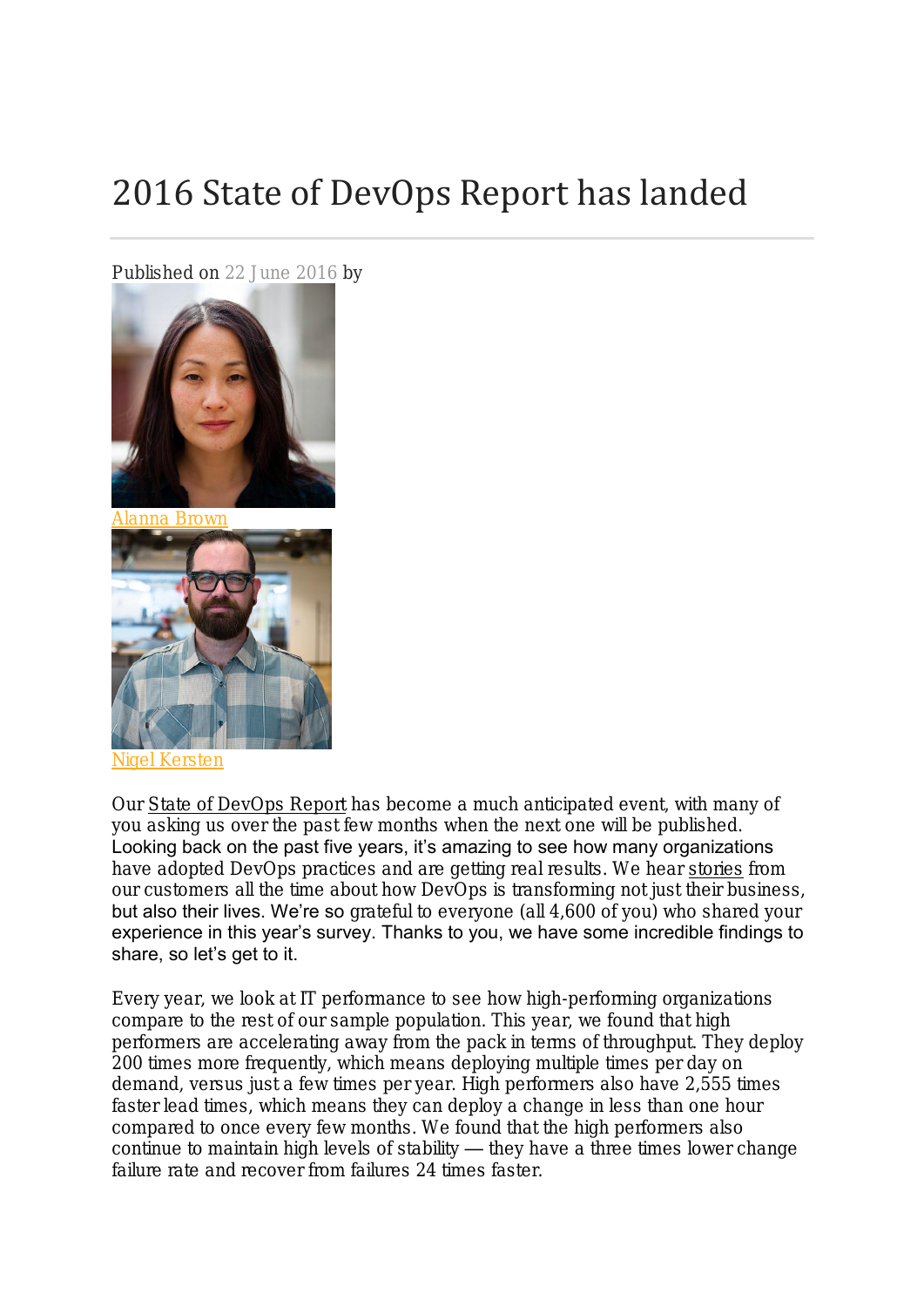#### Throughput and stability matter, because when you're able to deploy more

frequently, you can experiment more and deliver value to customers faster. Instead of having one or two chances per year to get it right, you have multiple opportunities to validate your ideas, gather customer feedback, learn, and improve. By speeding up your delivery, you can increase your rate of learning.

Speed without stability causes other problems, though: Websites and other services break, disappointing customers, suppliers and fellow employees. However, as we've shown year after year, moving faster doesn't have to come at the expense of stability, reliability, security, or quality. In fact, DevOps practices — for example, version control for all production artifacts, deployment automation, and automated testing — actually predict IT performance, which in turn predicts organizational performance.

By segmenting survey responses according to whether respondents' organizations are high, medium or low performers, we've been able to compare these groups across different dimensions to see whether their attitudes, behaviors, and practices are substantially different from each other. For example, we wondered if high performers had higher employee engagement, and learned that yes, they were 2.2 times more likely to recommend their organization to a friend as a great place to work, compared to low performers. Everyone wants to be part of a winning team, and those who do feel their teams are winning tend to be more engaged and loyal. Other studies have shown that employee engagement correlates with better business outcomes, such as higher customer engagement, revenue growth, and stock market performance.

A big focus of this year's report was looking at the entire product development lifecycle, starting with the initial product or feature idea, and extending all the way to the customer, where that idea can deliver value. We found that when product teams take a lean-manufacturing approach to product design and delivery — decomposing features into small batches, making the flow of work visible throughout the delivery process, and using customer feedback to inform product design — both IT performance and organizational culture improve.

Another key idea that DevOps borrows from the lean movement is "shifting left," or identifying and fixing defects early on, rather than inspecting quality at the end. By shifting quality to the left, you're able to detect problems earlier when it's much cheaper and easier to fix them. This in turn leads to less unplanned work and rework later on. We found that high performers spend 22 percent less time on unplanned work and rework than low performers, and as a result, they're able to spend 29 percent more of their time on new, value-adding work. That's a great investment of team time.

Quality isn't the only thing shifting left. DevSecOps, rugged DevOps, or whatever you want to call it, is all about integrating security early and often throughout the software development lifecycle. That means treating security concerns as a design constraint, getting continuous feedback from the security team, and building security requirements into the automated testing suite. We found that high performers spend 50 percent less time remediating security issues than low performers, because they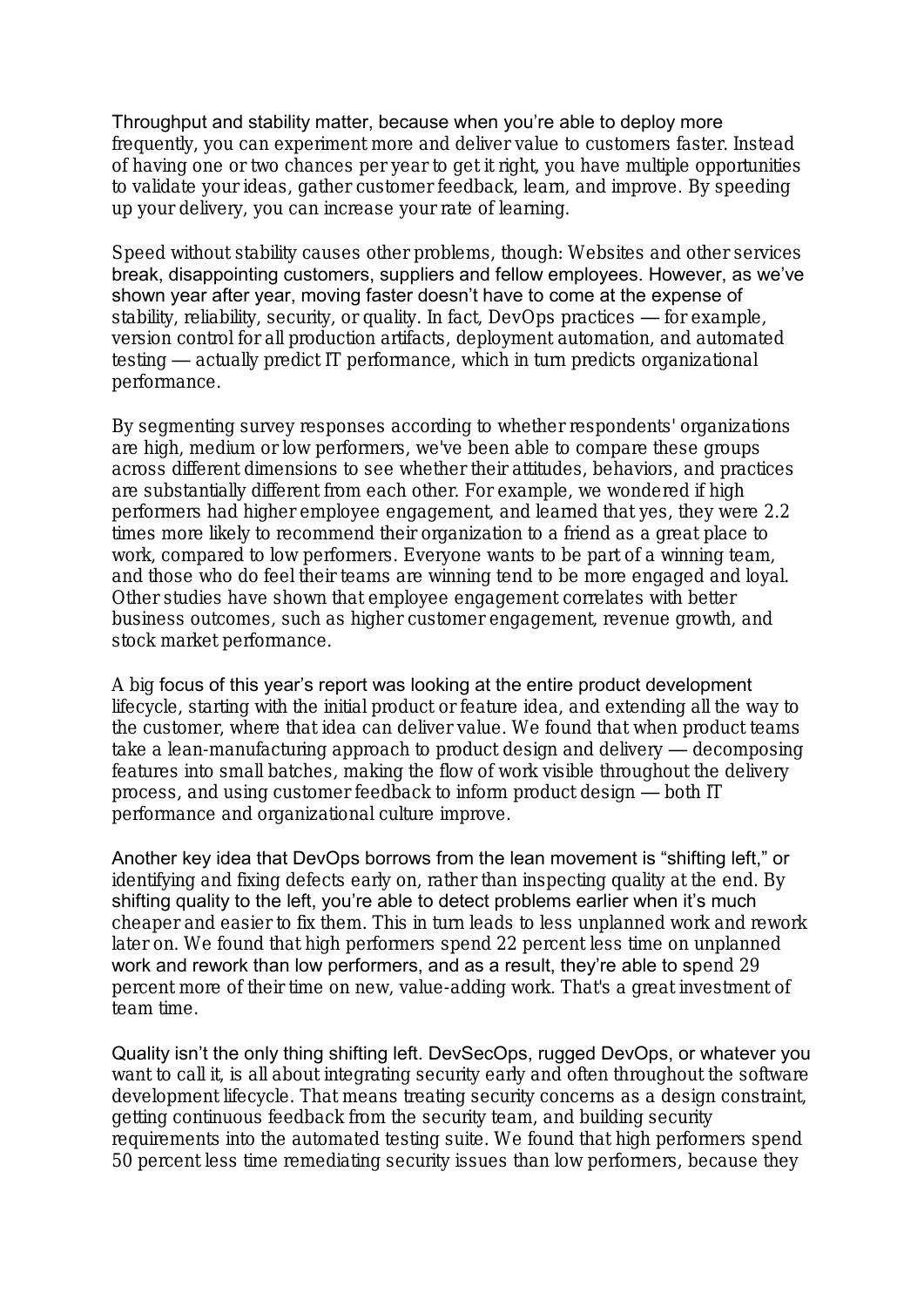integrate security testing and controls into the daily work of development, QA and operations.

We'd like to thank our partner, [DevOps Research and Assessment \(DORA\),](https://devops-research.com/) as well as our awesome sponsors: [Atlassian,](https://www.atlassian.com/) [Automic,](http://automic.com/) [CA Technologies,](http://www.ca.com/us.html) [Hewlett Packard](https://www.hpe.com/us/en/home.html)  [Enterprise,](https://www.hpe.com/us/en/home.html) [IT Revolution,](http://itrevolution.com/) [Splunk,](http://www.splunk.com/) and [ThoughtWorks.](https://www.thoughtworks.com/)

We're all very excited to finally be able to share the 2016 State of DevOps Report with you. Check out a sneak peak at our [2016 State of DevOps Report](https://puppet.com/resources/infographic/2016-state-of-devops-report-infographic)  [infographic](https://puppet.com/resources/infographic/2016-state-of-devops-report-infographic) below, and click on the image to be taken to the full infographic for more quick stats. Don't miss the [the full report,](https://puppet.com/resources/white-paper/2016-state-of-devops-report) though — it's jam-packed with ideas and inspiration for launching DevOps in your own workplace.

Nigel Kersten is CIO at Puppet. Alanna Brown is a senior product marketing manager at Puppet.



Less time spent

remediating security issues

spend less time fixing security issues.

That's because they address security at every stage of the software development and delivery cycle, instead of retrofitting security at the end.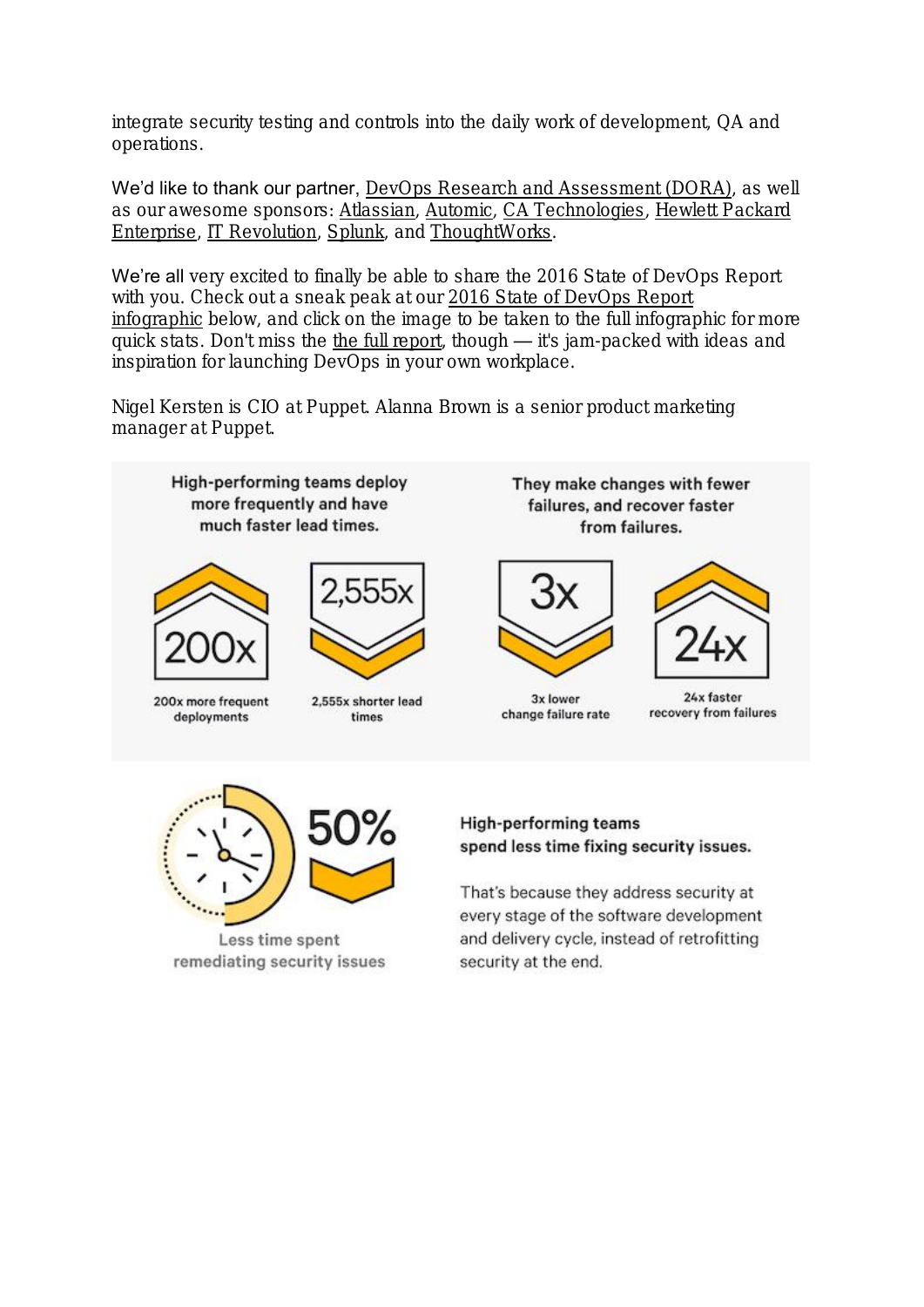# The state of DevOps in 2016



**[Mike Kavis](https://puppet.com/blog/author/mike-kavis)** 

published on 15 July 2016

Editor's Note: This article was [originally published](https://www.virtualizationpractice.com/state-devops-2016-37780/) in [VirtualizationPractice.com.](https://www.virtualizationpractice.com/) It is republished here with Mike Kavis' permission.

Puppet recently published its annual [State of DevOps report.](https://puppet.com/resources/white-paper/2016-state-of-devops-report) Previously, its 2014 report revealed that DevOps was becoming [widely accepted in the enterprise.](http://www.forbes.com/sites/mikekavis/2014/06/05/the-results-are-in-enterprise-devops-is-real/#61c48b0a51a5) The 2015 report explained that as enterprises become more mature with DevOps, they become [higher performing](https://www.virtualizationpractice.com/the-state-of-devops-33751/) and release software more frequently with better quality. This year's report has expanded the research to include employee loyalty, security, and lean product management.

#### Key findings

- High-performing organizations are decisively outperforming their lowerperforming peers in terms of throughput.
- High performers have better employee loyalty, as measured by employee Net Promoter Score (eNPS).
- Improving quality is everyone's job.
- High performers spend fifty percent less time remediating security issues than low performers.
- Taking an experimental approach to product development can improve your IT and organizational performance.
- Undertaking a technology transformation initiative can produce sizeable returns for any organization.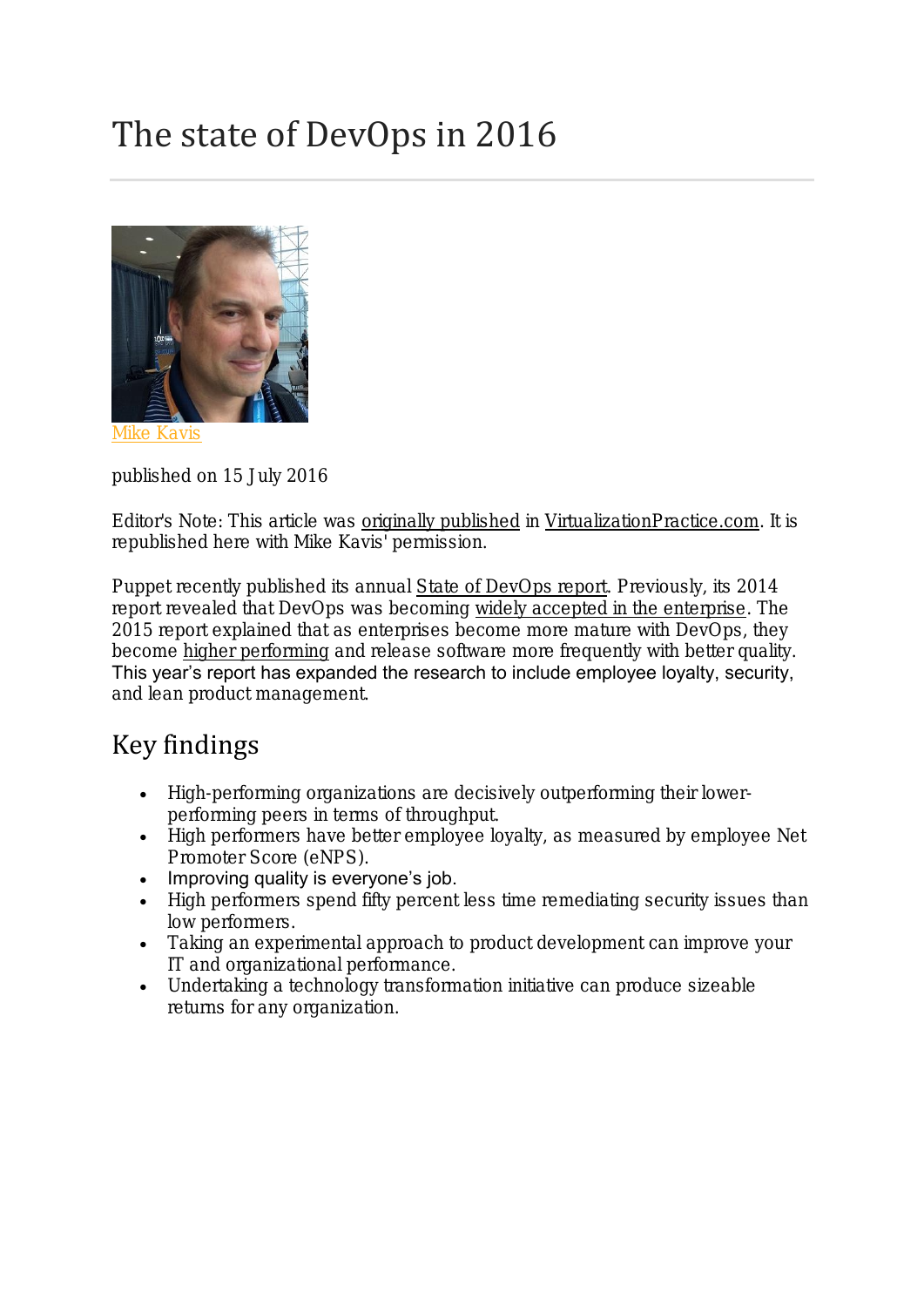

Source: Puppet - 2016 State of DevOps Report

## My take

I have recapped the last three State of DevOps reports. Since the first of those reports, I have been working on DevOps initiatives with several large enterprises. Each year, the DevOps report goes deeper with its findings because enterprises are getting more mature with DevOps. I see the same thing in the consulting business. Customers in 2014 were asking "What is DevOps?" In 2015, they were asking for help with continuous integration (CI) and continuous delivery (CD). In 2016, I am seeing clients ask about DevOps transformation. They have come to understand that DevOps is bigger than automation and that they must evaluate their legacy processes and organization structures. What has changed since last year? In my opinion, there are two major forces that are causing enterprises to look at the bigger picture.

## C-Level adoption of DevOps

Over the last few years, most DevOps initiatives have been grassroots driven. Development has been looking for a better and faster way to ship software, while operations has been looking for more reliability and less firefighting. DevOps has provided the opportunity to satisfy the needs of both groups. Grassroots initiatives have sprung up everywhere. Small teams have started drastically improving their overall performance, which has driven up interest across other teams. In many cases, enough momentum and results have been achieved that the C-level suite has taken notice.

As much as the C-level loves the results these teams produce, they have become concerned with security and lack of consistency. One of my clients had four different teams implement CI/CD, each in its own specific way and with its own suite of tools. Sure, it was great that they were getting code out the door quickly, but nobody knew if it was secure, compliant, or auditable. The other concern the C-level had was scalability. How could they scale DevOps across thousands of developers if there were four different ways to do it?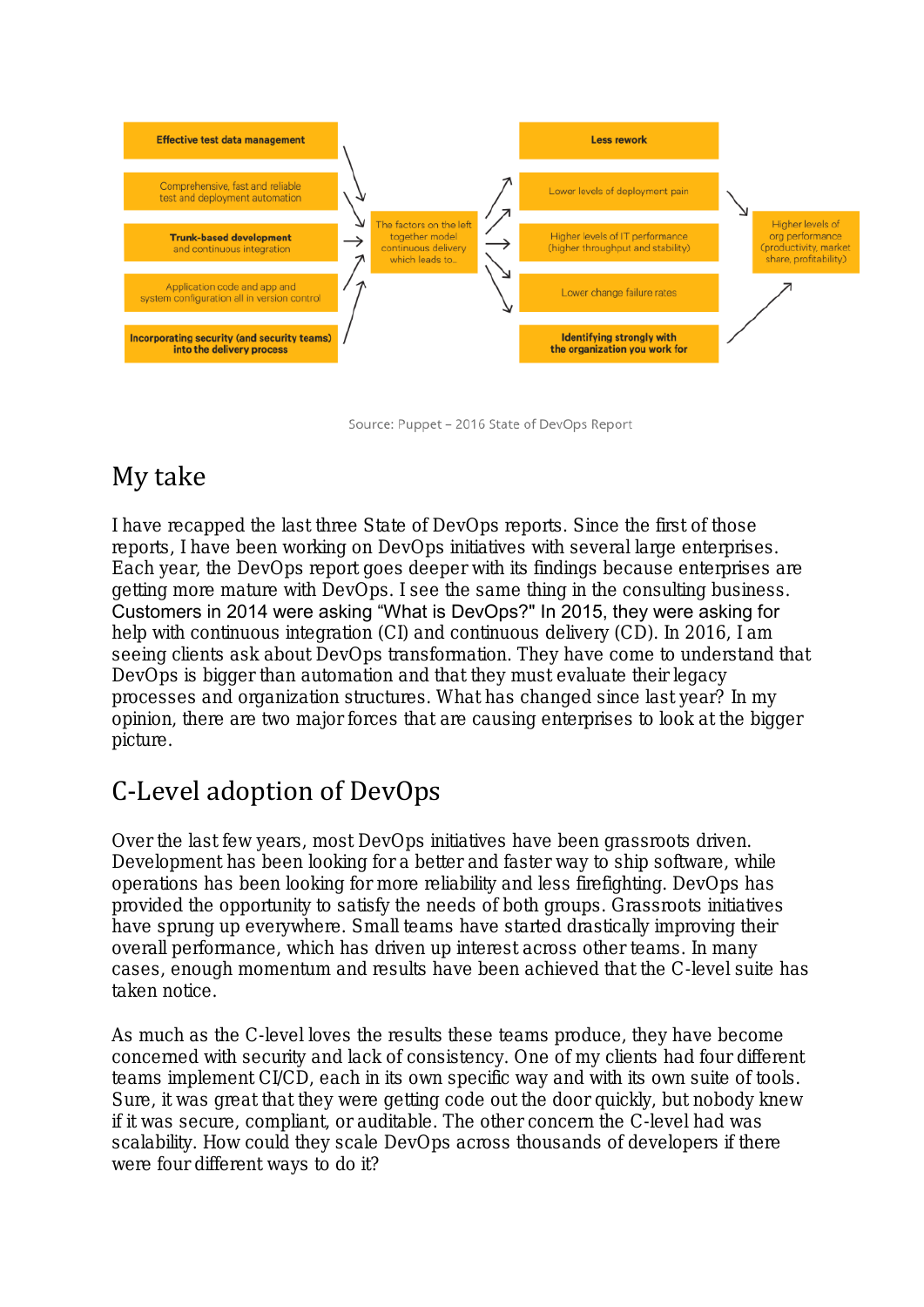Grassroots initiatives are great for innovation and bringing DevOps into an organization, but in order to scale, DevOps must be driven from the top. The grassroots initiatives mostly focused on software builds and automating infrastructure. But to truly move the needle, enterprises must look beyond automation and improve the entire SDLC from project inception to customer service. DevOps is bigger than tools.

#### Need for speed

The other big driver for the C-level is agility. Every industry is being disrupted by fastmoving companies, often startups, that are chipping away at market share with modern cloud architectures and agile delivery capabilities. C-levels are looking to cloud computing and DevOps as the way to become more agile to compete in the new age of computing.

Large enterprises are burdened with more constraints than young startups. They are buried in legacy technologies, processes, and cultures. Many enterprises are highly regulated and have auditors, Wall Street, and the press breathing down their necks each day. To make DevOps work in the enterprise is far more challenging than in a startup or SMB.

In order to get to market quickly, enterprises must find a way to reduce the massive numbers of meetings, reviews, processes, and bureaucracy that have evolved over time. I have seen a number of clients become really good at automating their build and deployment processes only to find out that it still takes forever to get code out the door. The reason for this is that they worked within their silo to improve their processes, but are still constrained by all the waste in the processes that come before and after their build. It is great that they can turn a business request around in a week, but if it still takes another two to four weeks to make it to production, there is little value to the business.

The DevOps report addresses these issues head on. Let's discuss a few of these findings.

#### Security and testing must shift left

Two findings support the shift-left initiative. The first one is "everyone owns quality." In the old days, the dev team threw code over the wall to the QA team, who got blamed for any and all defects that made it into production. This failed model must die. With DevOps, quality must be built in from the start. In order to automate the build and deployment process, testing must be automated as well. Test automation is a major component of CI. One of the guiding principles of CI is that defects should be caught in the build process and not be allowed to flow downstream.

Quality is not only a software issue. One of the biggest quality issues is the lack of consistent environments. That is why infrastructure automation and infrastructure as code becomes so important. It doesn't matter how good the test automation or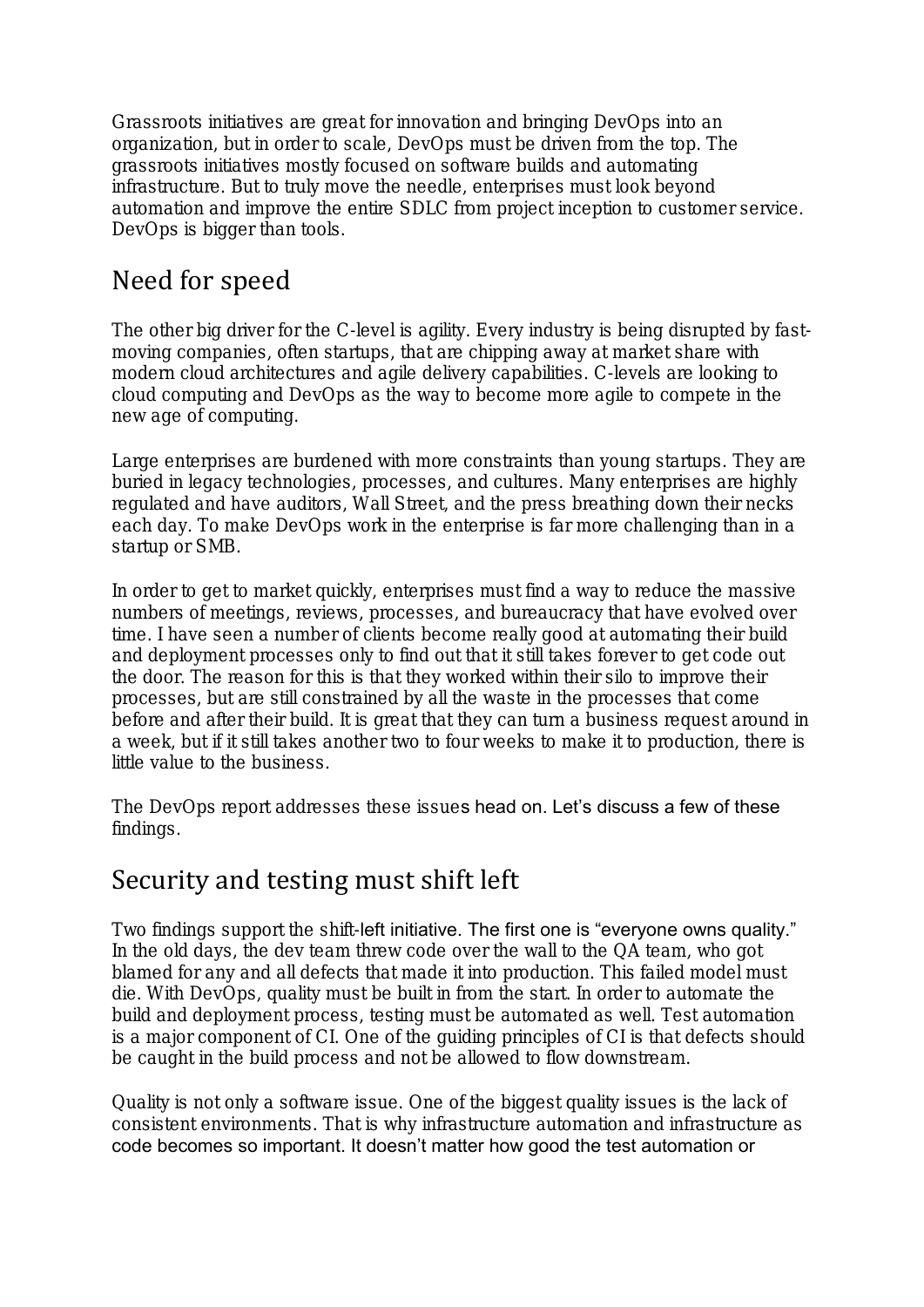testing resources are if the production environment is configured differently than the development and testing environments.

Another key finding was "high performers spend fifty percent less time remediating security issues than low performers." For high performers, security is an integral part of CD. High performers include security from sprint 0 as opposed to holding security reviews late in the lifecycle. Security controls and policies are also baked into the infrastructure, and security scans are run during the build process. Just as quality is everyone's job, so is security.

## Lean and culture

The report also covered lean product management and culture transformation. To me, these two areas are what make and break a true DevOps initiative. Companies that think DevOps means automating the CI/CD pipeline are missing the boat. CI and CD are definitely valuable, but by themselves, they do not deliver the business value that DevOps promises.

If you have ever read Goldratt's The Goal, you will be familiar with his take on bottlenecks. He recommends that after you remove a bottleneck, you find the next bottleneck and continually optimize the overall system. CI/CD addresses two bottlenecks: the build and deployment processes. Unfortunately, companies often have several other bottlenecks that are not technology related that never get addressed. For example, I have many clients that have anywhere from two weeks to three months of legacy processes that must be performed to initiate a new project. Tasks like getting project IDs created and entered into tracking systems, gaining approvals and credentials, architecture and security reviews, and others must be completed before a lick of code can be written.

Once the code is completed and ready to ship, another series of (usually manual) processes such as review gates, additional testing, DR planning, compliance checks, etc. add more wait time to the project.

This is where lean and culture change come into play. Many of these processes were put into place because releases were historically performed quarterly or biannually within large, monolithic applications. The risk of change in a large change set over an extended period of time is very high. The new model is to perform smaller changes more frequently. It is easy for a development team to embrace the new model, but if the rest of the organization is not on board, the dev team is still constrained by the legacy processes.

For a grassroots DevOps initiative, it makes sense to focus on the area of build and deploy. To become an agile, high-performing company, DevOps must be driven from the top down. The scope needs to expand to addressing the people, process, and technology bottlenecks across the entire SDLC and business. At scale, DevOps is bigger than dev and ops.

#### Summary